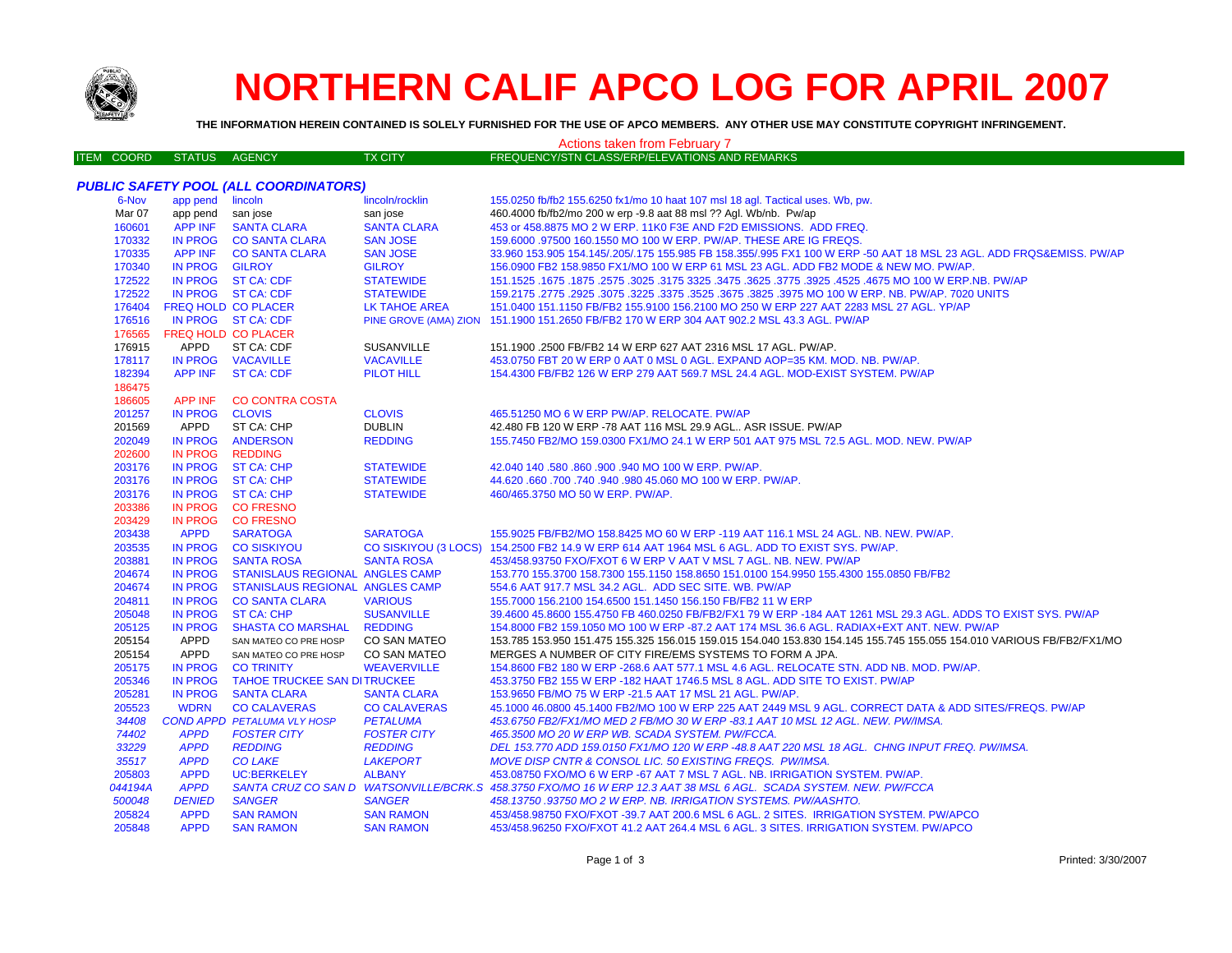| Actions taken from February 7                        |                    |                                 |                              |                                                                                                                    |  |  |  |
|------------------------------------------------------|--------------------|---------------------------------|------------------------------|--------------------------------------------------------------------------------------------------------------------|--|--|--|
| <b>ITEM COORD</b>                                    | <b>STATUS</b>      | <b>AGENCY</b>                   | <b>TX CITY</b>               | FREQUENCY/STN CLASS/ERP/ELEVATIONS AND REMARKS                                                                     |  |  |  |
| 205835                                               | <b>APPD</b>        | ST CA: P&R                      | <b>WIEMAR</b>                | 458.5000 465.2500 FXO 133.6 AAT 396 W ERP @012 475.5 MSL 39.6 AGL. MOD. PW/APCO.                                   |  |  |  |
| 205836                                               | <b>APPD</b>        | <b>JACKSON</b>                  | <b>JACKSON &amp; VIC</b>     | 453/458.1500 FXO 145.9 AAT 20 W ERP 504 MSL 17 AGL. VOTING RCVRS (2). PW/APCO.                                     |  |  |  |
| 205841                                               | <b>APPD</b>        | ST CA: DGS-OBG                  | <b>SAN FRANCISCO</b>         | 453.950 460.1250 30 W ERP ADD MOBILES @ FX1S TO SYSTEM. BUILDING INTERNAL SYSTEM. PW/AP.                           |  |  |  |
| 500071                                               | <b>APPD</b>        | <b>MADERA</b>                   | <b>MADERA</b>                | 453.4000 FB2/MO 60 W ERP 36 AAT 90 MSL 28 AGL. RESTORAL. PW/AASHTO                                                 |  |  |  |
| 205858                                               | <b>APPD</b>        | <b>ST CA: CHP</b>               | <b>AUBURN</b>                | 159.0300 FX1 60 W ERP 9.4 AAT 460.9 MSL 11.3 AGL. REARRANGE ANTENNAS. PW/AP                                        |  |  |  |
| 500056                                               | <b>APPD</b>        | <b>CORDOVA R&amp;P DIST</b>     | <b>RANCHO CORDOVA</b>        | 453/458.6500 MO 2 W ERP. NB. IRRIGATION SYSTEM. PW/AASHTO                                                          |  |  |  |
| 205885                                               | <b>APPD</b>        | <b>ST CA: CHP</b>               |                              | COLUMBIA/DARDENELLE 460.3000 72.760 FXO 111 W ERP 125.6 AAT 2267 MSL 29 AGL. 3 SITES. PW/AP.                       |  |  |  |
| 205888                                               | <b>APPD</b>        | <b>SANTA CRUZ</b>               | <b>SANTA CRUZ</b>            | 154.1000 FB2 (EXISTS AS FB) 158.7900 MO 125 W ERP ?? AAT 95 MSL 15 AGL. MOD. PW/AP                                 |  |  |  |
| 205889                                               | <b>APPD</b>        | <b>ST CA: OES</b>               | <b>BERKELEY</b>              | 153.7550 FB 154.9800 FX1 100 W ERP 122.2 AAT 243.8 MSL 12.2 AGL. CORRECTS COORDS. PW/AP                            |  |  |  |
| 36427                                                | <b>APPD</b>        | <b>SAN JOSE</b>                 | <b>SAN JOSE</b>              | 153.9800 FB/FB2 155.8200 MO 240 W ERP -65.5 AAT 61 MSL 44 AGL. ADD TO EXIST SYS. PW/IMSA.                          |  |  |  |
| 205938                                               | <b>APPD</b>        | <b>ST CA: CHP</b>               | <b>CALDECOTT TNL</b>         | 154.2800 FB 325 W ERP 122.2 AAT 243 MSL 12.2 AGL. CORRECT MISC SITE DATA. PW/AP.                                   |  |  |  |
| 205939                                               | <b>APPD</b>        | <b>ST CA: CDF</b>               | <b>LAKESHORE(FRS CO)</b>     | 151.3850 FB/FB2 159.2700 FX1 96 W ERP 253.6 AAT 2599.6 MSL 18.3 AGL. RELOCATE TO NEW TOWER. PW/AP                  |  |  |  |
| 205944                                               | <b>APPD</b>        | <b>SANTA ROSA JC</b>            |                              | WINDSOR/FORESTHILL 460.4000 .5500 FB/FB2/FX1/MO 25 W ERP -40 AAT 47 MSL 12.2 AGL. ADD TO EXIST SYS. PW/AP          |  |  |  |
| 205950                                               | APPD               | <b>CO MONTEREY</b>              | <b>SALINAS</b>               | 460.5000 DEL 460.3000 ADD FB/FB2/FX1/MO 350 W ERP -52.1 AAT 16 MSL 31.1 AGL. CHNG FREQS. PW/AP                     |  |  |  |
| 205973                                               | IN PROG            | YOLO CO                         | YOLO CO                      | 156.0150 155.1450 MO 120 W ERP. WB/NB. ADDS MO FREQS. PW/AP                                                        |  |  |  |
| 205972                                               | <b>APPD</b>        | ST CA: DOT                      | <b>KLAMATH (DN CO)</b>       | 453/458.2375 .7000 FXO 90 W ERP 756.5 AAT 1299.4 MSL 15.2 AGL. LINKS. NB. PW/AP                                    |  |  |  |
| 38170                                                | <b>APPD</b>        | MANTECA                         | <b>MANTECA</b>               | DEL 460.1000 ADD 453.81250 FB2/FX1/MO 100 W ERP 38.5 AAT 10 MSL 39.6 AGL. NB. PW/IMSA.                             |  |  |  |
| 511060                                               | <b>APPD</b>        | CI/CO SAN FRANCISCO             | TRACY/GROVELAND              | 15 FREQUENCIES 453 MHZ 35 W ERP FBT. GPS-RTK. PW/AASHTO                                                            |  |  |  |
| 206069                                               | IN PROG            | ST CA: DOT                      | SHAVER LAKE                  | 460/465.3500 .36250 FXO 50 W ERP 556.6 AAT 2291 MSL 45.7 AGL.CONTROL LINKS. BIG CREEK/TOLL HOUSE & SHAVER LK PW/AP |  |  |  |
|                                                      | <b>APPD</b>        | <b>REDDING</b>                  | <b>REDDING</b>               |                                                                                                                    |  |  |  |
| 033229                                               |                    |                                 |                              | 159.0750 FX1/MO 120 W ERP -48.8 AAT 220 MSL 18 AGL. DEL 153.770 WB. MOD. PW/IMSA.                                  |  |  |  |
| 038538                                               | <b>APPD</b>        | CO DEL NORTE                    | CRESCENT CITY                | 154.0850 FB/MO 40 W ERP -47.7 AAT 12 MSL 13.7 AGL. RELOCATE. WB. PW/IMSA.                                          |  |  |  |
| 500189                                               | <b>APPD</b>        | <b>CHOWCHILLA</b>               | <b>CHOWCHILLA</b>            | 453/458.03750 MO 2 W ERP. NB. NEW. PW/AASHTO.                                                                      |  |  |  |
| 206184                                               | <b>WDRN</b>        | CO DOUGLAS (NV)                 | MARKLEVILLE                  | 155.7150 FB2/MO ?? FX1/MO 11.4 W ERP 715 AAT 2732 MSL 14 AGL. NEW. PW/AP                                           |  |  |  |
| 530011                                               | <b>APPD</b>        | TAHOE MTN RESORTS               | <b>TRUCKEE</b>               | 453.000 FB2/MO 100 W ERP -161 AAT 1828 MSL 11 AGL. NB. IG/EWA                                                      |  |  |  |
| 037049                                               | APPD               | <b>CO MONTEREY</b>              | <b>SALINAS</b>               | 154.3700 FB/MO 156.015 FX1                                                                                         |  |  |  |
| 206217                                               | <b>APPD</b>        | <b>CO MERCED</b>                | CO MERCED                    | 154.8900 MO 2475.0 453/458.7000 MO 6W ERP (BOMB ROBOT). RESET CENTER OF AOP. PW/AP                                 |  |  |  |
| 206314                                               | APPD               | <b>TRUCKEE FPD</b>              | <b>TRUCKEE</b>               | 154.3250 FB2 200 W ERP 82 AAT 2052 MSL 15 AGL. ADD SITE TO EXIST LIC. PW/AP                                        |  |  |  |
| 206369                                               | IN PROG            | ST CA: CHP                      | BAY: DIABLO. VACA +          | 460.4500 FB/FB2 70 W ERP 849 AAT 1432.6 MSL 36.6 AGL. EXPANDS SYSTEM. NB. PW/AP                                    |  |  |  |
|                                                      |                    |                                 |                              |                                                                                                                    |  |  |  |
| 470-512 MHz POOL                                     |                    |                                 |                              |                                                                                                                    |  |  |  |
| mar 07                                               | app pend           | fairfield                       | fairfield                    | ???.????? Fb/fb2/fx1/mo 200 w erp ??? Aat ??? Msl ?? Agl. Add a new PD chnl. Pw/ap                                 |  |  |  |
| mar 07                                               | app pend           | fairfield                       | fairfield                    | ???.????? Fb/fb2/fx1/mo 200 w erp ??? Aat ??? Msl ?? Agl. Add a new FD chnl. Pw/ap                                 |  |  |  |
| 202214                                               | <b>IN PROG</b>     | <b>CO MARIN</b>                 | <b>BODEGA</b>                | 483.9500 .3750 484.8750 490.8000 488.9750 489.3250 .7000 490.1000 .7250                                            |  |  |  |
|                                                      |                    | <b>CONTINUES</b>                |                              | FB/FB2 200 W ERP 39 AAT 218 MSL 30 AGL. ADD TO EXIST. YP/AP.                                                       |  |  |  |
| 202278                                               | <b>IN PROG</b>     | <b>CO MARIN</b>                 | <b>CO MARIN &amp; SONOMA</b> | 483.6525 .1750 485.6250 484.2000 489.8500 FB2/MO 200 W ERP 566 AAT 745 MSL 60.7 AGL. NEW. PW/AP                    |  |  |  |
| 201279                                               | <b>IN PROG</b>     | <b>CO CONTRA COSTA</b>          | <b>ORINDA</b>                | 482.7250 489.2500 490.0500 FB8/MO 33 W ERP 487 AAT 583 MSL 43 AGL. PW/AP                                           |  |  |  |
| 201289                                               | <b>IN PROG</b>     | <b>CO CONTRA COSTA</b>          | <b>MARTINEZ</b>              | 482,5750 483,0000 483,4000 483,7750 FB8/MO8 137 W ERP 239 AAT 273 MSL 36.6 AGL, PW/AP, NEW.                        |  |  |  |
| 202293                                               | IN PROG            | <b>CO MARIN</b>                 |                              |                                                                                                                    |  |  |  |
| 35350                                                | <b>APPD</b>        | <b>HAYWARD</b>                  | <b>HAYWARD</b>               | 482.63750 .66250 FB2 164 W ERP 94.3 AAT 369 MSL 15 AGL. ADD SITE TO SYSTEM. PW/IMSA                                |  |  |  |
| 101029                                               | <b>APPD</b>        | MOBILE RELAY ASSOC              | GLEN ELLEN (SON)             | 483.73750 FB6/MO 500 W ERP 505 AAT 695 MSL 28 AGL. ADD FREQ IG/EWA                                                 |  |  |  |
| 131101                                               | <b>APPD</b>        | MOBILE RELAY ASSOC LIVERMORE    |                              | 483.36250 FB6/MO 200 W ERP 126 AAT 335 MSL 39.6 AGL. ADD FREQ. MOD. NB. IG/EWA                                     |  |  |  |
| 134045                                               | <b>APPD</b>        | MOBILE RELAY ASSOC LIVERMORE    |                              | 483.56250 FB6/MO 400 W ERP 126 AAT 335 MSL 39.6 AGL. ADD FREQ MOD. WB/NB. IG/EWA.                                  |  |  |  |
| 154232                                               | <b>APPD</b>        | MOBILE RELAY ASSOC FAIRFAX      |                              | 483.78750 FB6/FX1T/MO6 1000 W ERP 612 AAT 762 MSL 15 AGL. NB. IG/EWA.                                              |  |  |  |
| 680008                                               | <b>APPD</b>        | SPECTRUM WIRELESS SAN FRANCISCO |                              | 484.28750 FB6/MO 500 W ERP 524 AAT 254 MSL 297.7 AGL. NEW. NB. IG/EWA                                              |  |  |  |
|                                                      |                    |                                 |                              |                                                                                                                    |  |  |  |
| 800 MHz PUBLIC SAFETY (GP, YP, GF, YF) & Commi Users |                    |                                 |                              |                                                                                                                    |  |  |  |
| dec 06                                               |                    | app pend uc: berkeley           | berkeley                     | 867.8750 868.2125 mo 5 w erp. Gp/ap. Add ht channels.                                                              |  |  |  |
| dec 06                                               | app pend uc: davis |                                 | davis                        | 868.8625 866.1750 mo 5 w erp. Gp/ap. Add ht channels.                                                              |  |  |  |
| 176408                                               |                    | FREQ HLD ST CA: P&R             | PINE GROVE (ZION)            | 856.7375 858.7625 FB/FB2/FX1/MO 184 W ERP 282.9 AAT 902 MSL 43.3 AGL. ADD 2N CHNL MINOR MODS. GP/AP                |  |  |  |
| 180044                                               | <b>APP INF</b>     | <b>CO NAPA</b>                  | <b>BERRYESSA PK</b>          | 856.96250 FB 280 W ERP 647.2 AAT 932 MSL 6.1 AGL. ADD TO EXIST. GP/AP. MOB DATA.                                   |  |  |  |
| 181958                                               | APP INF            | <b>OAKLAND</b>                  | <b>OAKLAND</b>               | 858.93750 FB2/FX1/MO 105 W ERP -3 AAT 91.4 MSL 18.9 AGL. ADD NEW FREQ. PW/AP                                       |  |  |  |
| 202627                                               |                    | IN PROG STOCKTON                | <b>STOCKTON</b>              | 856.23750 859.48750 FB/FB2/MO 75 W ERP 40.3 AAT 5.8 MSL 122 AGL. EXIST. ADD SITE. GP/AP                            |  |  |  |

 IN PROG ST CA: P&R HOLLISTER 855.48750 856.93750 FB/FX1 49 W ERP 85.3 AAT 456 MSL 4.6 AGL. ADD TO SYSTEM. GP/APIN PROG ST CA: DOT SHAVER LAKE (FRS) 856.76250 857.76250 FB/FB2/FX1 90 W ERP 555.3 AAT 2074.8 MSL 25.9 AGL. ADD TO SYS. GP/AP

 IN PROG ST CA: P&RIN PROG ST CA: P&R